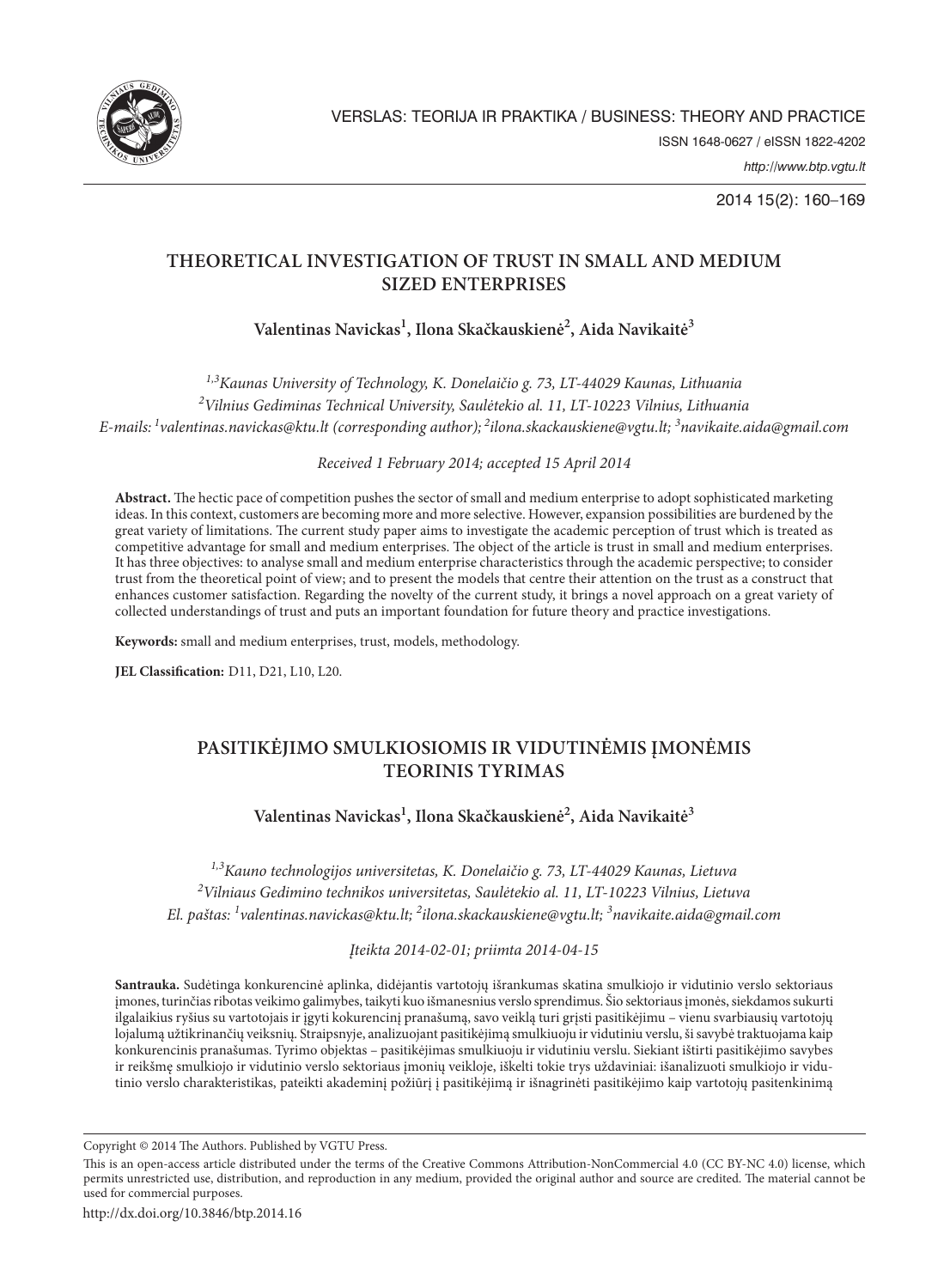didinančio veiksnio modelius. Atkreipiant dėmesį į straipsnio naujumą paminėtina, kad juo deklaruojamas novatoriškas požiūris į pasitikėjimo smulkiosiomis ir vidutinėmis įmonėmis sąvoką, padedamas teorinis pagrindas ateities akademinėms ir praktinėms studijoms.

**Reikšminiai žodžiai:** smulkusis ir vidutinis verslas, pasitikėjimas, modeliai, metodologija*.*

### **Introduction**

Culkin and Smith (2000) agree that a small and medium enterprise (SME) as a business unit benefits largely a national economy through increasing the domestic product with the help of job creation and export generation. Even Parkash and Kaushik (2013) state that an SME is the "backbone of a healthy and prospering economy". But the tricky thing about SME sector is the fact that the implementation of marketing strategies in this particular venture is informal and haphazard (Gilmore *et al.* 2001). Therefore, investigations of past works proved that typical marketing ideas cannot be applied in an environment where ownership is driven by a sole person who responds to current questions in a chaotic manner. The scholars also note that SME marketing is informal, loose, unstructured, spontaneous, reactive and built on conformity to industry norms. While Wynarczyk, Watson, Storey, Short and Keasey (1993) have also discussed such key aspects as uncertainty of SME business. Regarding these reasons, Storey (1994) explains high rates of small business failure. Meanwhile, Bannock (2005) states that the majority of SMEs do not compete directly with larger firms at all but operate in niche markets due to the fact that they are too small to be of interest to massproducers; therefore, a small firm may be able to charge a premium price for a product or service and this is the reason why small corner shops survive the competition with supermarkets.

Taking into consideration this notion, the SME should find the distinguishing features that would be appealing for clients and invest as much resources as possible in strengthening their abilities in the harsh nowadays market. In this particular case, Schneider (2011) convinces that through nurturing customer trust, a firm can build a background for value creation and gain even more – competitiveness as according to strategic advisor Bregman (2009), trust is the pioneering method for gaining competitive advantage. Moreover, trust is a significant contributor to customer satisfaction. Putting these constructs together gives a result of loyal customer base. Therefore on the basis of these ideas, the current work aims to explore the authors' attitude towards the trust in an SME, investigate its development stages as well as categories and provide ways for gaining trust.

*The novelty of the study:* this article brings a novel approach to a great variety of collected understandings of trust and puts an important foundation for future theory and practice investigations*.*

*The object of this particular study is* trust in SMEs.

*The aim of the study is* to investigate the construct of trust from the theoretical point of view.

- The objectives of the study are:
- 1) to analyse small and medium enterprise characteristics from an academic perspective,
- 2) to consider trust from the theoretical point of view,
- 3) to present models that centre their attention on trust as a construct that enhances customer satisfaction.

*The methods of the study are:* logical and comparative analysis of literature, synthesis and deduction.

#### **1. Characteristics of small and medium enterprises**

On the basis of the fact that small and medium-sized enterprises have a great variety of features in comparison with large companies, the overview of SMEs features is being explicated in this section. For instance, Chaudhury (2008) stresses these common denominators of SMEs: low risk propensity, centralization and low formalism level, diseconomies of scale and limited autonomy, cultural insularity and identity-based trust relationships. Hall (1995) points out that SME's are much more vulnerable to a dynamic pace of the market. This idea is supported by Myles (2010) who states that SME's are the most vulnerable business units especially during the economic crises. Meanwhile, Stokes and Wilson (2006) exclude these features: limited customer base, shortage of expertise, high dependency on intuition of the owner, low degree of activity and low focus on customers. Moreover, Vickers (1990) states that a SME's, irrespective of the business sector in which it operates, displays these characteristics: sensitivity to competition, flexibility, cash flow restrictions, myopic strategic overview, dependency on small customer base, little attention on training and an informal quality control system.

A number of authors claim that size is also a limiting characteristic of a small business, since it causes dis-economies of scale. The idea behind this concept is the opposite of the concept of economies of scale where increased volume cuts down the costs. Interestingly, Braunerhjelm (2000) proves the contrary, saying that a number of sources of diseconomies of scale have been suggested to offset potential economies of scale and has explained the success of SMEs. The author also has enlisted those offsetting factors: limited supply of strategic factors, decreasing efficiency of factors as scale increases, disproportional increasing costs of management because of coordination and monitoring costs, decreasing motivation, and increasing selling and distribution costs.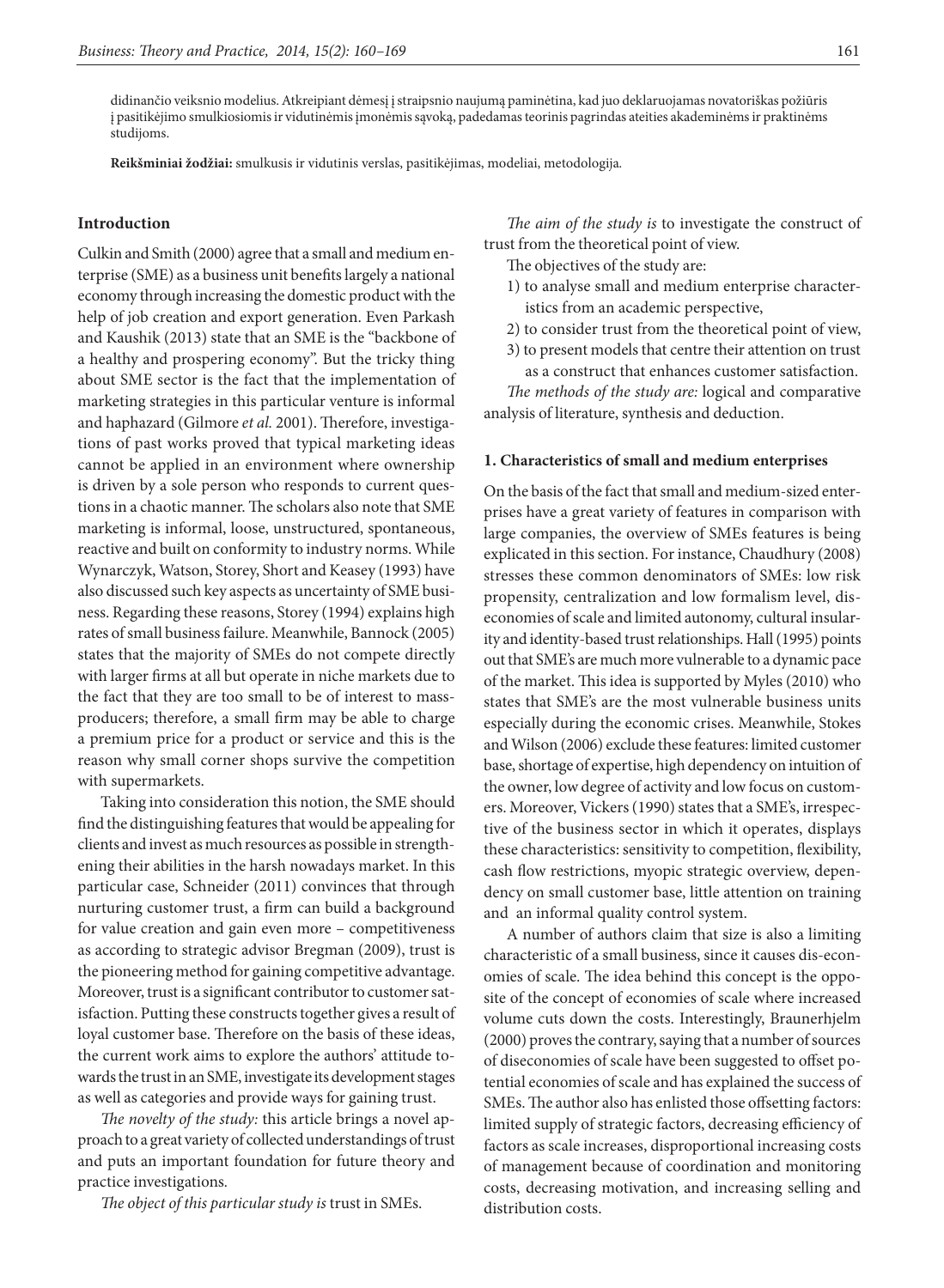A small size could also limit the possibility of such companies to choose from a great variety of methods for conducting a business. In fact, Raghava and Hanin (2014: 35) point out that: "Scarcity of finances is a significant barrier which prevents the SME from aggressively competeing in the fast changing and competitive Dubai market". For instance, shortage of finances can restrict business expansion. Burns (2001) states that limitation of financial resources means the inability to engage in sophisticated advertising and promotional campaigns; but at the same time, there is some space for creativity and development of a network of close relationships with customers. Meanwhile, Grant, Hackney and Edgar (2010) have underscored that the lack of financial resources typically results in SME owner/managers seeking advice in a more informal manner from friends, colleagues and peers just to avoid the costs of training, consultants and vendor support. An interesting position has been offered by the Council of Europe (1994) stating that a SME's is reluctant to borrow money because this step is treated as a threat to autonomy of the business.

Another distinguishing attribute of the SME sector is low purchasing power. In this particular case, Verma and Srivastava (2008) state that the fact that SMEs do not have bargaining power due to their size means that they are not in a position to "cherry pick". It could be assumed that usually, the SME sector accepts the role of a price taker not price setter. This characteristic is also a drawback in marketing activities because higher prices can hardly seem appealing for customers in marketing channel relationships.

In addition, SMEs usually operate in a single market or a limited range of markets (Burns 2001). And this is the consequence of limited customer base, limited geographical scope as well as a small market share (Nwankwo, Gbadamosi 2011). On the other hand, a small customer base enables SMEs to build close and long-term relationships with customers. In fact, SME's closeness to customers is often constituted as their unique competitive advantage (O'Dwyer *et al.* 2009). Windrum and Berranger (2003) convince that close communication requires commitment and appropriate environment where a relationship can prosper. Despite this, it should be considered that a small number of customers is a warning sign. Putting all eggs in one basket shows over-dependence on a limited scale of customers and contributes to the overall risk encountered by SMEs.

Ownership is the next limitation of an SME. Generally, SMEs are controlled by a sole person. Consequently, decisions come from a single person avoiding a full formal bureaucratic process particular to a large company. According to Piperopoulos (2012), this kind of ownership is an advantage because the overall owner's focus is on the business. According to Grant, Hackney and Edgar (2010), this personal commitment means that owners weigh all aspects – such as personal, community, domestic and life-style – in making their decisions. Therefore, they are truly close to the business they operate. While here, Temtime (2008) detects a problem basing this idea on a myopic view of an owner. There is some practical truth about this perception because a business proprietor takes a risk to have hands full of daily activities forgetting the long-term vision of the business. Hence, the same author offers to go hand in hand with the permanent strategy that enhances sustainable competitive advantage.

And, finally, it is also worth to mention the distinguishing features of SME marketing. Stokes and Wilson (2010) point out that typically marketing processes adopted by SME's do not conform to standard theoretical models and reveal distinctive marketing style characteristics of SMEs:

- *lack of formalized planning of marketing strategies:* SME's rely more on informal procedures, often in reaction to activity in the marketplace. Stokes (2000) also points out the fact that informal marketing forms such as word-of-mouth communication are prevalent in SMEs;
- *restricted scope and activity*: SME's shy away from wide-ranging and expensive marketing campaigns;
- *simplistic and haphazard*: owner-managers rarely indulge in sophisticated, integrated marketing approaches, relying instead on rather random and basic marketing efforts;
- *product and price orientation*: the marketing mix tends to over-rely on developing products at competitive prices, and be less adventurous in promotional activities, and in seeking different channels of distribution, or potential new markets;
- *owner-manager involvement*: the marketing strategy of SME's tends, like all aspects in the early days, to be driven by the owner-manager. The influence of their personal skills, experience and motives will be paramount in determining the nature and complexity of methods used.

Nevertheless, there are a number of limitations that can place SME sector at the outsider position with competitive disadvantage, but notwithstanding this fact, there is also a great variety of unique priorities that derive from this sector. Of course, part of the problem within the SMEs lies in their low level of competitiveness, which stems from limited resources; therefore, SME's should integrate sophisticated perspectives to strengthen their position in the harsh market. Scully and Stanley (1994) have argued that in order to survive in the competitive environment, SMEs must devote their attention to delivering and sustain competitive advantage. And Li, Zhao and Liu (2008) conclude that competitiveness of a small business depends on its ability to engage and be responsive to its customers. Therefore, the next section is dedicated to trust in SMEs, which is detected to be a factor of customer satisfaction enhancement.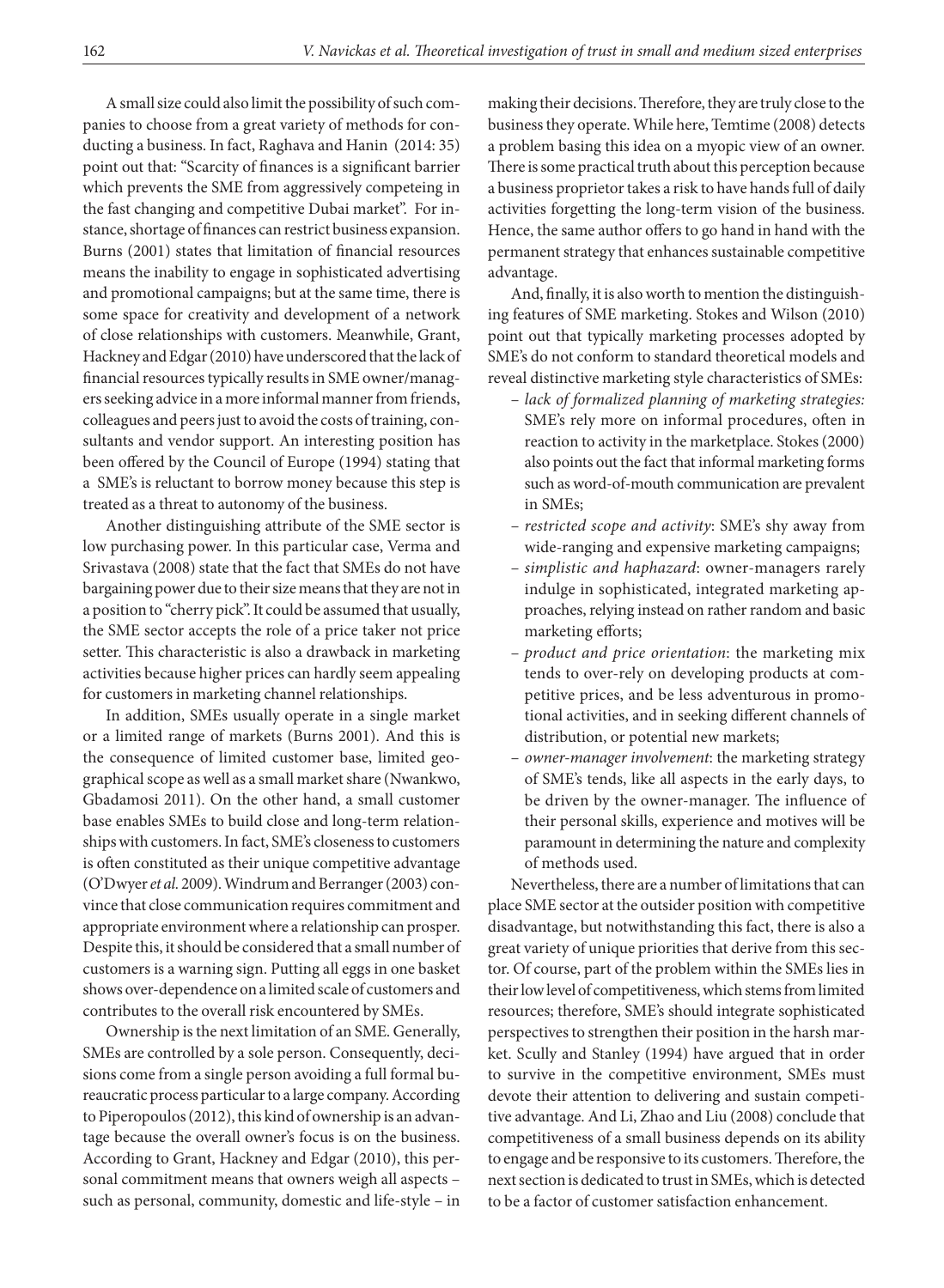## **2. Classification of trust categories and implementation**

Various literature sources have elaborated on the concept of trust and as a result, it has a wide list of different definitions. Traditionally, trust is seen as a guarantee during a particular exchange or in a relationship between parties (Garbarino, Johnson 1999). Sometimes, it could be expressed as a willingness to rely (Moorman *et al.* 1993) or faith that the exchange partner will not take advantage (Dwyer *et al.* 1987) and that the counterpart would fulfil promises (Anderson, Weitz 1989). But overall, these expressions include the behavioural intentions to act; and this idea is noted by Cahill (2007). The authors Molm, Takahashi and Peterson (2000) also point out that risk is a necessary condition for trust; however, Morgan and Hunt (1994) state that the prerequisite of trust is confidence. Since nowadays customers are suspicious (Salver 2005), a number of researchers such as Morgan and Hunt (1994), Schaffer, Agusti and Earle (2009) have stressed the importance of trust as an ultimate ingredient for building long-term relationships; and Ackerman (2007) states that the goal in today's business environment is to create win-win relationships between all players, building long-term trust. Meanwhile, Buttle (2004) defines that from the financial return or reward perspective, evolution of trust is similar to an invested financial asset, which yields with interest over a long time period. Moreover, there is no doubt that relationships evolve over time, so does the concept of trust. Interestingly, Haris and Dibben (1999) provide stages of trust development: calculus-based trust, knowledge-based trust and identification based trust. And these categories are elaborated below.

- *Calculus-based trust.* According to Lewicki and Bunker (1995), in this particular phase: "trust is based on a calculation – comparing the costs and benefits of creating and sustaining a relationship versus the costs and benefits of severing it". And Nooteboom (2002) adds that trust could be considered as the rational evaluation of the credibility of the counterpart.
- *Knowledge-based trust.* It occurs when a person has gathered enough information and is able to predict other party's behaviour. And it also depends on regarding Buttle (2004) "the parties interactive history". According to Robbins, Judge, Odendaal, and Roodt (2009) most organisational relationships are based exactly on this particular stage of trust. The authors also notes: "the more communication and regular interaction you have with someone else the more this form of trust can be developed and depended on". Moreover, Thompson (2008) provides the idea that reputation is also an important element due to the fact that partners operate in the specific community in which they already have built their reputation and are eager to maintain it.

– *Identification based trust.* It is the highest level of trust. Thompson (2008) puts the emphasis on mutual trust and points out: "identification based trust means that other people have your value system – shared interests, values and reactions to jointly experienced stimuli". On the other hand, it is not only mutual trust, but also mutual understanding. Parties can rely on one another and no additional surveillance and monitoring is needed (Deutsch *et al.* 2006). Through enhanced identification partners are able to identify the emotional makeup of other people, recognize emotions and moods, and are skilful enough in treating people according to their emotional reactions; so it could be associated with one of components of emotional intelligence – empathy.

Taking into account the trust development stages, Ratnasingham (1998) proposed the model in the context of business (see Fig. 1).

Hence, the model above depicts the situation, which could be explained as follows: the pool of relationships tends to mitigate depending on the position on the ladder of a relationship. Though, it could be assumed that in order to build a long-term and reliable rapport, counterparts tend to avoid risk and in this case mutual understanding, frequent interactions and patience stimulate the relationship. On the basis of these considerations, Andaleeb (1992) classifies trust into different categories, which are deemed to be observed on the market. In relation with this matrix, it could be elaborated that the perception of positive exchange partner's motive and the perception of counterpart's high ability to produce the desirable outcome is referred to as a bonding trust, the contrary situation would reflect the following conditions: the perception of negative exchange partner's motive and the perception of counterpart's low ability to produce the desirable outcomes is defined as distrust. So, it could be stated that trust is highly effected by other party's perception regarding the motivatations which govern the other part. And the stronger the feeling that the motivations are debateble there more difficulties may arise in ganting the trust.

Peelen (2005) provides the list of features that may be associated with trust: honesty, fairness, responsibility, helpfulness and involvement. Ebert (2009) gives a different approach regarding these features: belief, trustworthiness, attitude, motivation and confidence. Doney and Cannon



Fig. 1. Trust development stages (Ratnasingham 1998)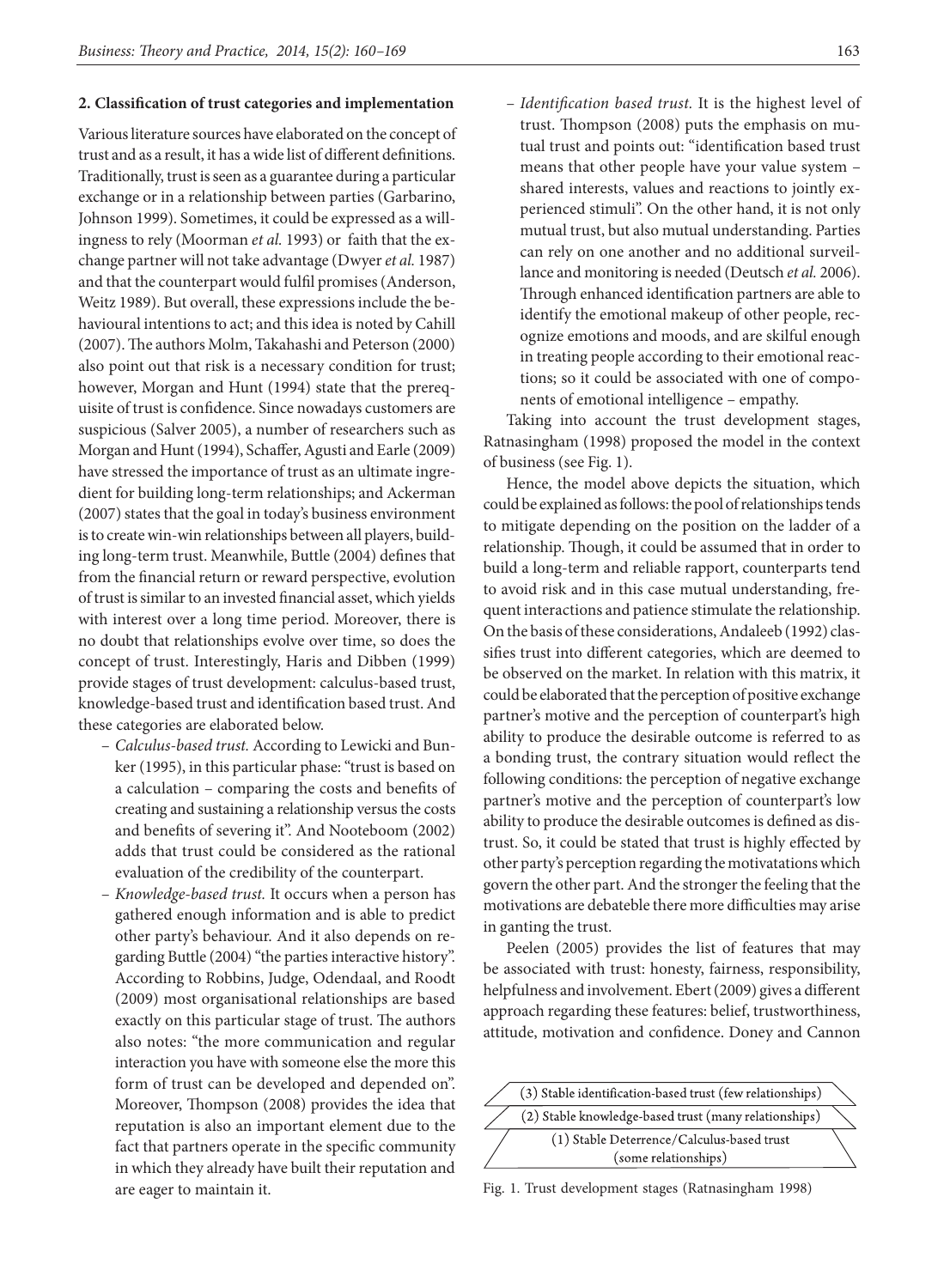(1997) propose a dichotomous approach of trust distinguishing two items: credibility, which is the purchaser's belief that the vendor has enough expertise and competence to realize the needs in a reliable manner; and benevolence, which bears on the buyer's belief that the vendor acts with beneficial intentions towards the buyer. However, Buttle (2004) leads to the tri-dimensional perspective by noting that one could trust another party if benevolence, competence and honesty are present. The nature of trust is discussed by Humphrey (2008) who indicates that it derives from two elements: credibility and competence. For instance Lee, Choi and Sohn (2010) provide the list of previous studies which focused on Conceptualization of Trust in the Context of e-Commerce. Regarding the aforementioned reasons, it can be concluded that trust is a multidimensional construct. Indeed, there is a plethora of authors who have offered a concept of trust through the multidimensional or multi-faceted perspective; however, there is no consensus on the particular number or its real nature.

Trust is a strong contributor to commitment (Peppers, Rogers 2011). This virtue stimulates communication, enhances commitment and according to Chen (2006) it is very dynamic because it creates, develops and decreases relationships. Woodside, Golfetto and Gibbert (2008) offer an interesting observation: if a customer has several available alternatives, she or he will be less likely to develop trust with a given supplier based on value creation unless additional circumstances apply. Remenyi (2007) offers the way for gaining customer trust; strategic activity must be incorporated. Meanwhile, Doran (2008) provides twelve steps on gaining trust:

- 1. Smile when you greet and meet customers.
- 2. Always use your name.
- 3. Always use the customer's name.
- 4. Treat customers the way they want to be treated.
- 5. Listen intently.
- 6. Never offer excuses.
- 7. Give choices for service or product whenever possible.
- 8. Seek/ask for customer approval.
- 9. Assume responsibility: be the person "in charge" for your customer.
- 10. Promise/commit: deliver and do better than expected.
- 11. Be open and seek feedback.
- 12. Value, think and appreciate the customer.

The previous proposals resemble the provision of first impression and some authors emphasize the importance of the first impression due to its ability to maintain longer in the mind, while Bergeron, Fallu and Roy (2008) state that all cards are played in first few minutes. The same researchers conducted a study on comparison of effects of the first and the last impression in the selling context and indicated that initial impression impacts the perceived quality and trust, whereas final impression effects satisfaction.

However, trust is the last step in building the loyalty (Salver 2005) and the aforementioned model has exemplified this practice. Salver (2005) also adds that the relation between satisfaction and trust is bilateral in terms of time and explains: while satisfaction is a result of past encounters, trust is future-oriented because it refers to upcoming experiences.

Moreover, the authors Gilmore and Carson (1999) agree that networking is the key to successful performance of a small business, but this network should incorporate individuals external to the organisation, company's employees and also other organisations. Andersson and Soderlund (1988) offer that this kind of socializing revolves around personal contacts, social and business networks. Consequently, through nurturing customer trust, a firm can build a background for value creation (Schneider 2011) and gain even more – competitiveness, because according to strategic advisor Bregman (2009) trust is the pioneering method for gaining competitive advantage.

### **3. Past works on trust**

Lee, Choi and Sohn (2010) conducted a research, which examined the impact of multi-dimensional trust on customer satisfaction in the context of e-commerce sites. The researchers distinguished the cue-based trust (for instance, privacy policy, awards, site design) and experience based trust by proposing 3 and 6 measurement items accordingly (Table 1) including purchase intention (3 items) and satisfaction (4 items). The authors explained that once cue-based trust is built, customers build experience-based trust through the experience of dealing with online stores. After surveying 331 respondents, a positive relation between these two concepts was found as well as a positive association with customer satisfaction. In addition, the researchers noticed the precursor role of cue-based trust regarding its ability to stimulate new customers with the first impression, create the trustworthiness and convince the purchasing intention, while experience based trust has a high impact on enhancing customer satisfaction.

A comprehensive model of customer trust in two retail stores (Fig. 2) was proposed by Guenzi, Johnson and Castaldo (2009). Tri-dimensional customer-to-store associations were taken into account including customer to salesperson, customer to store branded products and customer to the store itself. The researchers obtained 393 respondent answers which covered the evaluation of an Italian supermarket retailer. In this paper, authors collected a broad list of measurement variables and sources, such as: salesperson integrity, likeability, problem solving, store environment, communication, assortment, trust in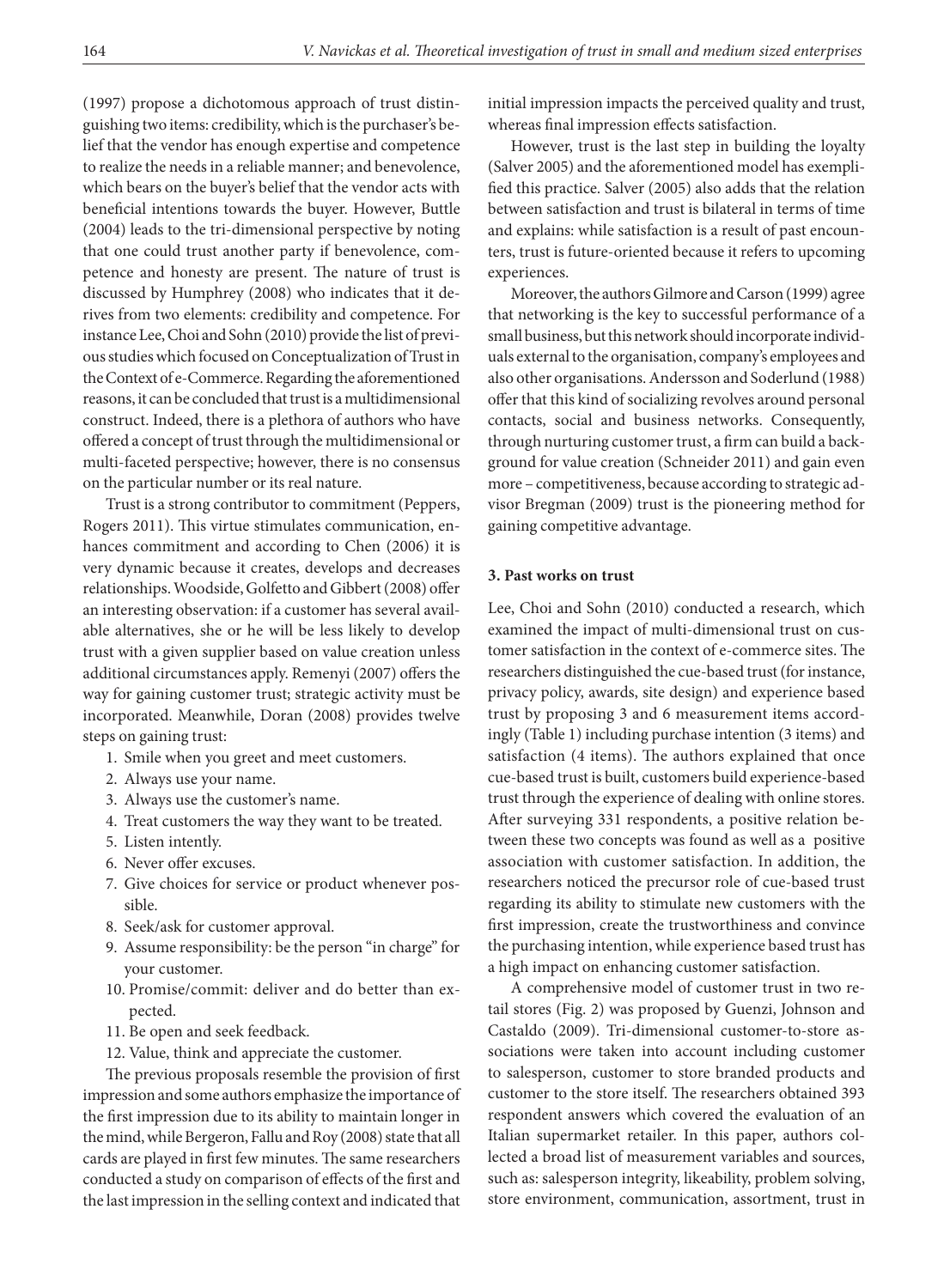the salesperson, trust in the branded products, trust in the store, perceived value, store loyalty behavioural intentions, frequency of visit to the store and store patronage. These were used in the questionnaire All these items were evaluated using a 7-point scale. According to the authors, this study contributed in several ways: firstly, they investigated a broad range of relationship marketing outcomes; secondly, the study was based on tri-dimensional analysis of the focal constructs; and thirdly, they identified the concept of trust in the context of a retailer.

Another interesting research was conducted by Herrera and Blanco (2011) who concentrated on the consequences of consumer trust in protected designation of origin (PDO) food products. The distinguishing feature of this structural equation model is the fact that trust splits into two branches: satisfaction and perceived risk (Fig. 3); and quite the same part of the framework was taken by Johnson, Bardhi and Dunn (2008) where trust is the antecedent of satisfaction in the context of self-service technology, meanwhile, the majority of empirical studies propose that satisfaction is the antecedent of trust. Since Herrera and Blanco (2011) aimed to measure the impact of familiarity on the associations of perceived risk, trust, satisfaction, loyalty and buying intention, they used a series of statements based on a seven-point Likert scale and the respondents were asked to indicate their level of agreement or disagreement with selected statements. Regarding the structural equation model, the relationship among these constructs was indicated. In addition, it was noted that the greater is the experience with PDO products, the higher impact trust has on satisfaction.

Table 1. Proposed dimensions and extracted dimensions to measure (Lee *et al.* 2010)

| Dimensions                 | Items                                                                                               |
|----------------------------|-----------------------------------------------------------------------------------------------------|
| Cue-based<br>trust         | Shopping mall retailers can be trusted completely.                                                  |
|                            | Shopping mall retailers can be counted on to<br>do what is right.                                   |
|                            | Shopping mall retailers can be relied upon.                                                         |
| Experience-<br>based trust | I think that shopping mall retailers are honest.                                                    |
|                            | I expect I can count on retailers of this shop-<br>ping mall to consider how its actions affect me. |
|                            | I expect that the intentions of the retailers of<br>this shopping mall are benevolent.              |
|                            | This shopping mall knows how to provide<br>excellent service.                                       |
|                            | I am quite certain what this shopping mall will do.                                                 |
|                            | I think that shopping mall is trustworthy.                                                          |
| Purchase<br>intention      | I am highly likely to buy products from this<br>shopping mall.                                      |
|                            | I will provide my private information willingly.                                                    |
|                            | I never hesitate to provide my information to<br>shopping malls.                                    |
| Satisfaction               | I am satisfied with my decision about purcha-<br>sing in this shopping mall.                        |
|                            | Purchasing in this shopping mall was a wise<br>selection.                                           |
|                            | I feel that my purchase in this shopping mall<br>was a good thing.                                  |
|                            | I am happy because I bought in the shopping<br>mall.                                                |



Fig. 2. A research model of customer trust in two retail stores (Guenzi *et al.* 2009)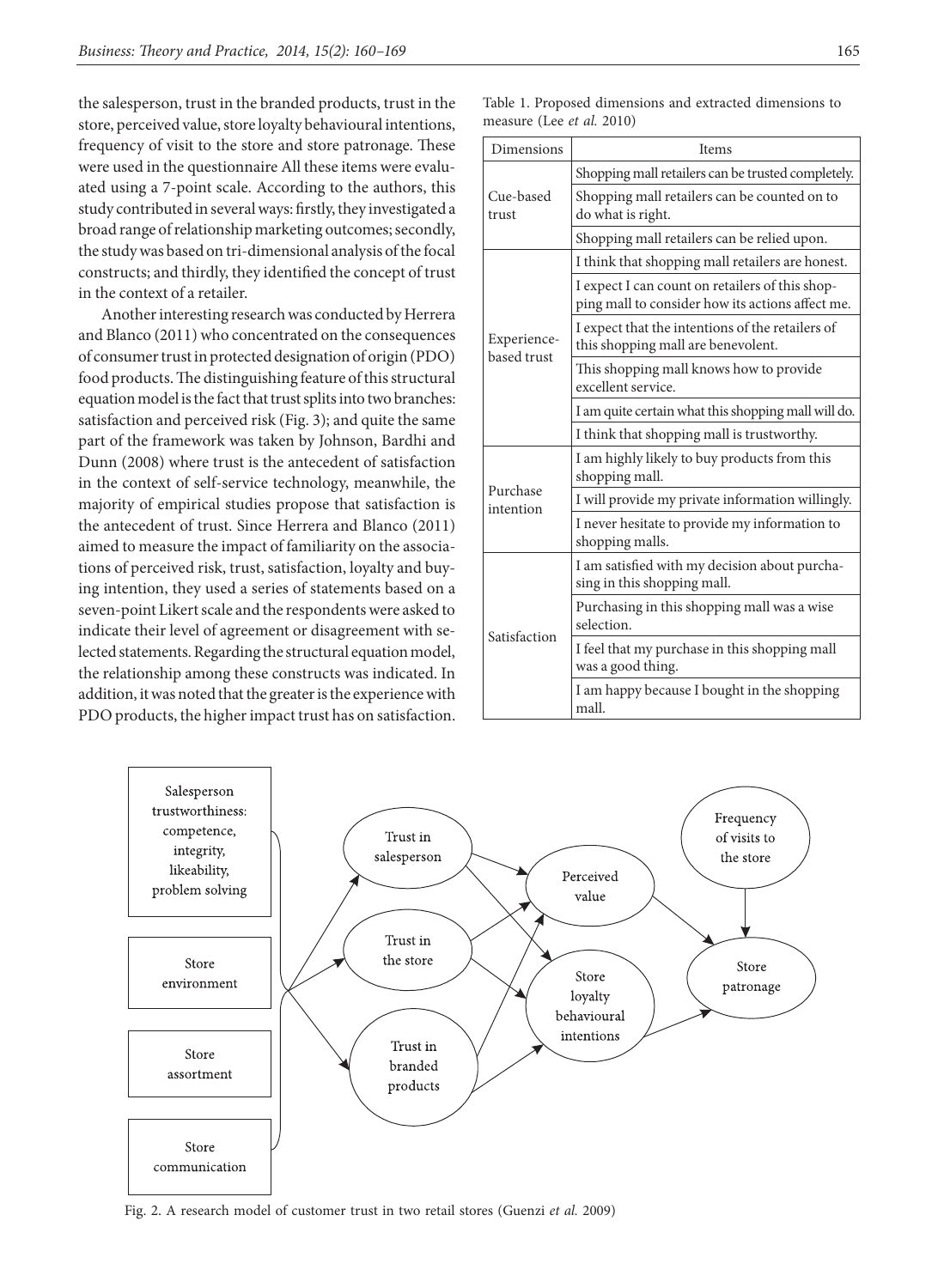Auh (2005) reported the mediating role of trust in the effect of hard and soft attributes on loyalty by incorporating the transformation of the key mediating variable model (KMVM) of Morgan and Hunt in the hair care service environment (Fig. 4).



Fig. 3. The research model of PDO products (Herrera, Blanco 2011)

According to the explanation of the author, hard attributes are related to the key service performance, while soft attributes are associated with both human and nonhuman – for instance, physical atmosphere – aspects such as in an interaction between a service provider and a client. After the research, it was concluded that trust plays a fully mediating role for soft attributes and partially mediating role for hard attributes.

The antecedents and consequences of consumer trust in the context of service recovery were analysed by Pizzutti dos Santos and Von der Heyde Fernandes (2008). The study was carried out in the context of banks and airline companies by collecting answers from complainers and adapting a structural equation model where trust was classified in two dimensions: trust in the company and trust in employees (Fig. 5). Two constructs were selected for trust measurement: consumer trust in frontline employees and consumer trust in management practices and policies that were evaluated by five point Likert scale. After the research,



Fig. 4. The research model of the effects of soft and hard service attributes on loyalty: the mediating role of trust (Auh 2005)



Fig. 5. Theoretical model of the antecedents and consequences of consumer trust in the context of service recovery (Pizzutti dos Santos, Von der Heyde Fernandes 2008)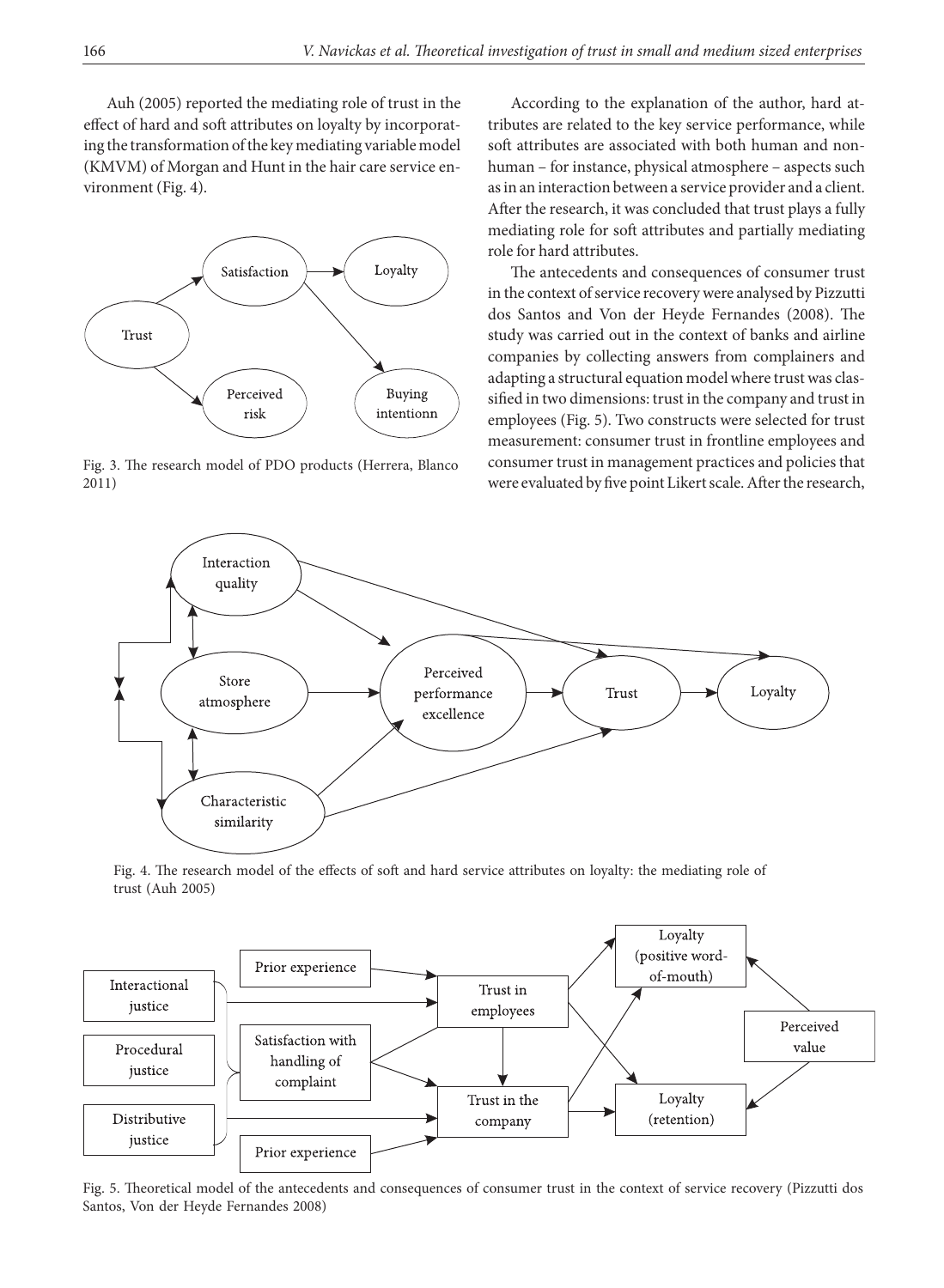it was proposed putting the interactional fairness on the centre stage by suggesting that customers value courteous and respectful treatment. According to the data it was indicated that trust in the company has a positive impact on the behavioural intentions such as repurchase and positive word-of-mouth.

Concluding on the construct of trust, it could be assumed that literature examined this domain in a multi-faceted perspective. One thing is clear: building trust requires time. But consequently, invested time pays off in the form of increased confidence in products and services, customer satisfaction, engaging customers and generally, delivering competitiveness.

## **Conclusions**

The hectic pace of competition pushes small and medium enterprise sector to adapt sophisticated marketing ideas. In this type of context, customers are becoming more and more selective. But the great variety of limitations burdens the abilities to expand. Despite this fact, the current study paper aimed to investigate the academic perception of trust.

Taking into consideration the analysis of the theoretical perspective on trust, it could be noted that small and medium enterprises are seen as a significant contributor to a national economy. A great variety of academic papers distinguish a number of limitations regarding this particular sector and these include: ownership, limited size, small range of customer base, geographical scope limitation, shortage of financial resources, low risk propensity, centralization, low formalism level, dis-economies of scale, limited autonomy, cultural insularity and identity-based trust relationships. Regarding the last characteristic, it could be assumed as an advantage due to the fact that it enables to create unconventional marketing strategies.

The scholarly perception on trust suggests that it ca be presented as a multi-faceted concept with development stages and categories. A plethora of authors presented and elaborated on three major categories of trust, which include: calculus based trust, knowledge based trust and identification based trust. In addition to this, the scholars also gave practical implementation methods that can be incorporated in the activity of small and medium enterprises. And this is based on the idea that gaining trust plays a significant role in achieving the competitive advantage in the dynamic market.

Moreover, the past works on trust presented in the form of visualized models have demonstrated that trust highly affects customer satisfaction, loyalty and also perceived value. In addition, it was identified that trust incorporation can play an important role in attracting new customers via first impression, also create the trustworthiness and convince the purchasing intention. Moreover, it was indicated that trust in a company has a positive impact on the behavioural intentions such as repurchase and positive word-of-mouth.

Therefore, SMEs should devote their attention to nurturing of trust with the customers and the external environment.

Taking into consideration the novelty of this study, it is worth noting that this article brings a novel approach regarding a great variety of collected understandings of trust and puts an important foundation for future theory and practice investigations*.*

#### **References**

- Ackerman, L. 2007. *Blackwell's five minute veterinary practice management consult.* New York: John Wiley & Sons.
- Andaleeb, S. S. 1992. The trust concept: research issues for channel distribution, *Research in Marketing* 11: 1–34.
- Anderson, E.; Weitz, B. 1989. Determinants of continuity in conventional industrial channel dyads, *Marketing Science* 8: 310–323. http://dx.doi.org/10.1287/mksc.8.4.310
- Andersson, P.; Soderlund, M. 1988. The network approach to marketing, *Irish Marketing Review* 8: 310–323.
- Auh, S. 2005. The effects of soft and hard service attributes on loyalty: the mediating role of trust, *Journal of Services Marketing* 19(2): 80–92. http://dx.doi.org/10.1108/08876040510591394
- Bannock, G. 2005. *The economics and management of small business: an international perspective*. Secaucus: Routledge.
- Bergeron, J.; Fallu, J. M. ; Roy, J. 2008. A comparison of the effects of the first impression and the last impression in a selling context, *Recherche et Applications en Marketing* 23(2): 19–36. http://dx.doi.org/10.1177/076737010802300202
- Braunerhjelm, P. 2000. *Knowledge capital and the "new economy": firm size, performance and network production*. Boston: Kluwer Academic Publisher. http://dx.doi.org/10.1007/978-1-4615-4415-9
- Bregman, P. 2009. *Why small companies will win in this economy* [online], [cited 4 May 2013]. Available from Internet: http:// blogs.hbr.org/bregman/2009/03/why-small-companieswill-win-i.html
- Burns, P. 2009. *Entrepreneurship and small business*. Basingstoke: Palgrave.
- Buttle, F. 2004. *Customer relationship management*. Oxford: A Butterworth-Heinemann Title.
- Cahill, D. L. 2007. *Customer loyalty in third party logistics relationships.* New York: Physica-Verlag Heidelberg.
- Chaudhury, A. 2008. *SMEs and competitiveness: the role of information systems* [online], [cited 4 May 2013]. Available from Internet: http://works.bepress.com/cgi/viewcontent.cgi?filename=0&article=1014&context=pratyu sh\_bharati&type=additional
- Chen, X. 2006. *Customer satisfaction, customer bargaining power, and financial performance*. Ann Arbor: University of Southern California.
- Council of Europe. 1994. *The promotion of small and mediumsized enterprises in Europe*. Council of Europe, Belgium.
- Culkin, N.; Smith, D. 2000. An emotional business: a guide to understanding the motivations of small business decision takers, *Qualitative Market Research: an International Journal* 3(3): 145–157. http://dx.doi.org/10.1108/13522750010333898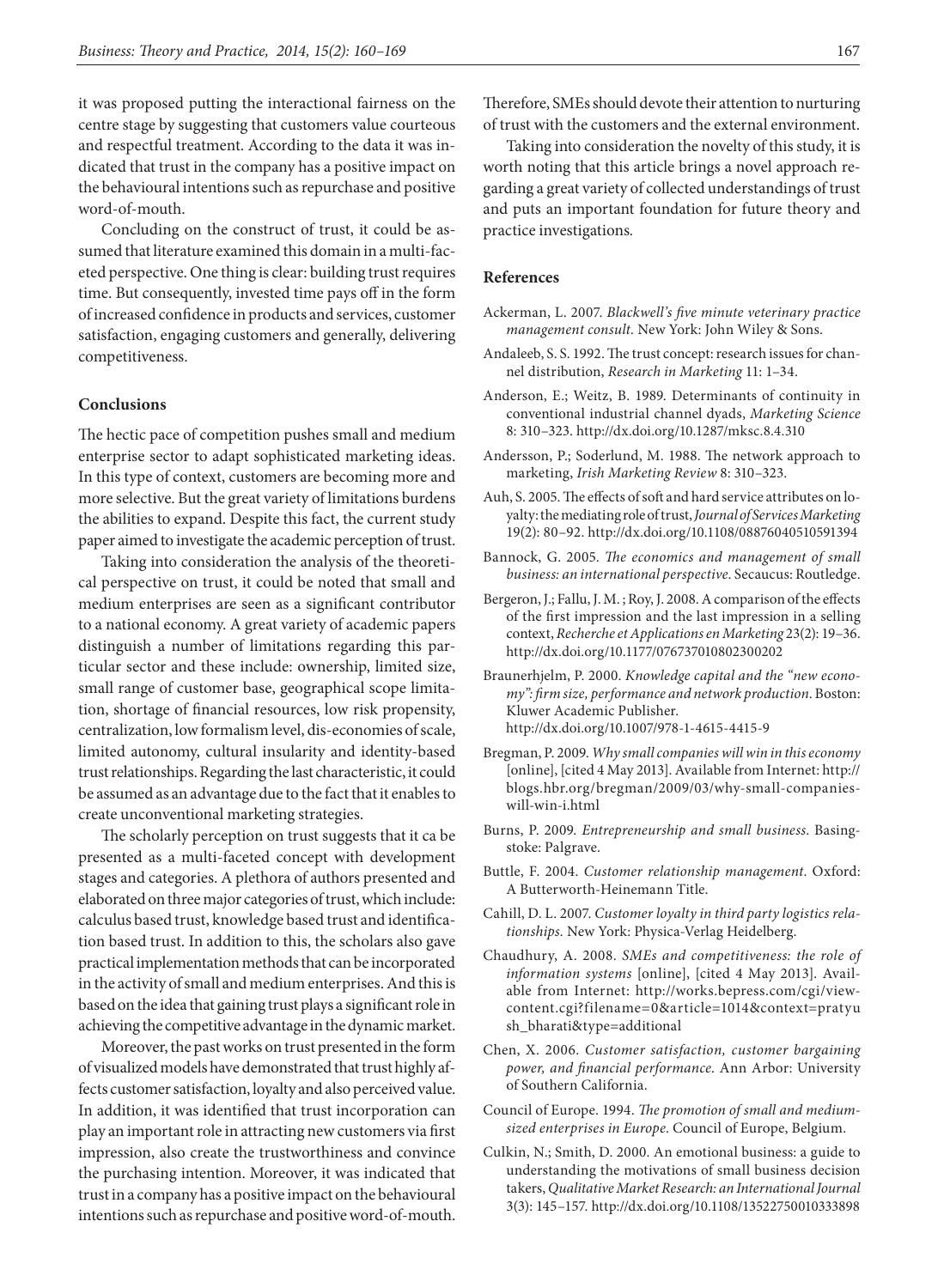- Deutsch, M.; Coleman, P. T.; Marcus, E. C. 2006. *The handbook of conflict resolution.* San Francisco: John Willey & Sons.
- Doney, P. M.; Cannon, J. P. 1997. An examination of the nature of trust in buyer-seller relationships, *Journal of Marketing* 61: 35–51. http://dx.doi.org/10.2307/1251829
- Doran, R. 2008. *The twelve steps to customer trust.* Bloomington: Author House.
- Dwyer, F. R.; Schurr, P. H.; Oh, S. (1987). Developing buyer-seller relationships, *Journal of Marketing* 51(2): 11–27. http://dx.doi.org/10.2307/1251126
- Ebert, T. A. E. 2009. Facets of trust in relationships a literature synthesis of highly ranked trust articles, *Journal of Business Market Management* 3(1): 65–84. http://dx.doi.org/10.1007/s12087-008-0034-9
- Garbarino, E.; Johnson, M. 1999. The different roles of satisfaction, trust and commitment for relational and transactional consumers, *Journal of Marketing* 63(2): 70–87. http://dx.doi.org/10.2307/1251946
- Gilmore, A.; Carson, D. 1999. Entrepreneurial marketing by networking, *New England Journal of Entrepreneurship* 12(2): 31–38.
- Gilmore, A.; Carson, D.; Grant, K. 2001. SME marketing in practice, *Marketing Intelligence and Planning* 19(1): 6–11. http://dx.doi.org/10.1108/02634500110363583
- Grant, K.; Hackney, R.; Edgar, D. 2010. *Strategic information systems management.* Singapore: Seng Lee Press.
- Guenzi, P.; Johnson, M. D.; Castaldo, S. 2009. A comprehensive model of customer trust in two retail stores, *Journal of Service Management* 20(3): 290–316. http://dx.doi.org/10.1108/09564230910964408
- Hall, C. 1995. *APEC and SME Policy: Suggestions for an Action Agenda*: mimeo. University of Technology, Sydney.
- Haris, S.; Dibben, M. 1999. Trust and co-operation in business relationship development: exploring the influence of national values, *Journal of Marketing Management* 15(6): 463–483. http://dx.doi.org/10.1362/026725799785045851
- Herrera, C. F.; Blanco, C. F. 2011. Consequences of consumer trust in PDO food products: the role of familiarity, *Journal of Product & Brand Management* 20(4): 282–296. http://dx.doi.org/10.1108/10610421111148306
- Humphrey, D. 2008. *Customer service*. Mason: South-Western, Cengage Learning.
- Johnson, D. S.; Bardhi, F.; Dunn, D. T. 2008. Understanding how technology paradoxes affect customer satisfaction with selfservice technology: the role of performance ambiguity and trust in technology, *Psychology & Marketing* 25(5): 416–443. http://dx.doi.org/10.1002/mar.20218
- Lee, H. J.; Choi, J.; Sohn, C. 2010. The impact of multi-dimensional trust for customer satisfaction, *International Journal of Management Science* 16(2): 22–31.
- Lewicki, R. J.; Bunker, B. B. 1995. Trust in relationships: a model of development and decline, in M. Deutsch, B. B. Bunker, J. Z. Rubin (Eds.). *Conflict, cooperation and justice*. San Francisco: Jossey-Bass, 133–173.
- Li, Y.; Zhao, Y.; Liu, Y. 2008. Moderating effects of entrepreneurial orientation on market orientation-performance linkage:

evidence from Chinese small firms, *Journal of Small Business Management* 46(1): 113–133. http://dx.doi.org/10.1111/j.1540-627X.2007.00235.x

- Myles, A. 2010. *In these economic times: strategies for strengthening small businesses.* Mississippi State University.
- Molm, L. D.; Takahashi, N.; Peterson, G. 2000. Risk and trust in social exchange: an experimental test of a classical proposition, *American Journal of Sociology* 105: 1396–1427. http://dx.doi.org/10.1086/210434
- Moorman, C.; Deshpande, R.; Zaltman, G. 1993. Factors affecting trust in market research relationships, *Journal of Marketing* 57(1): 81–102.
- Morgan, R. M.; Hunt, S. D. 1994. The commitment-trust theory of relationship marketing, *Journal of Marketing* 58(3): 24–38. http://dx.doi.org/10.2307/1252308
- Nooteboom, B. 2002. *Trust. Forms, foundations, functions, failures and figures.* Cheltenham: Edgar Elgar Publishing.
- Nwankwo, S.; Gbadamosi, T. 2011. *Entrepreneurship marketing: principles and practice of SME marketing.* New York: Taylor & Francis.
- O'Dwyer, M.; Gilmore, A.; Carson, D. 2009. Innovative marketing in SMEs, *European Journal of Marketing* 43(1/2): 46–61. http://dx.doi.org/10.1108/03090560910923238
- Parkash, S.; Kumar Kaushik, V. 2013. Simplified product value measurement framework for small and medium sized enterprises*, LogForum* 9(3): 161–166.
- Peelen, E. 2005. *Customer relationship management.* Edinburgh: Ashford Colour Press.
- Peppers, D.; Rogers, M. 2011. *Managing customer relationships*. New Jersey: John Wiley and Sons.
- Piperopoulos, P. G. 2012. *Entrepreneurship, innovation and business clusters.* Newcastle: Gower Publishing Limited.
- Pizzutti dos Santos, C.; Von der Heyde Fernandes, D. 2008. Antecedents and consequences of consumer trust in the context of service recovery, *BAR – Brazilian Administration Review* 5(3): 225–244.
- Raghava, R. G.; Hanin, K. 2013. Brand management in small and medium enterprise: evidence from Dubai, UAE, *Global Journal of Business Research (GJBR)* 8(1): 27–38.
- Ratnasingham, P. 1998. Trust in web-based electronic commerce security, *Information Management* & *Computer Security* 6(4): 162–166. http://dx.doi.org/10.1108/09685229810227667
- Remenyi, D. 2007. ECIME 2007, in *The European Conference on Information Management and Evaluation,* 20–21 September, 2007, Montpellier, France, Academic Conferences Limited.
- Robbins, S. P.; Judge, T. A.; Odendaal, A.; Roodt, G. 2009. *Organizational behavior. Global and Southern Africa perspectives*. Cape Town: Pearson Education.
- Salver, J. 2005. *Brand management in the hotel industry and its potential for achieving customer loyalty*. Norderstedt: GRIN Verlag.
- Schaffer, R.; Agusti, F.; Earle, B. 2009. *International business law and its environment*. Mason: South-Western Cengage Learning.
- Schneider, G. 2011. *Electronic commerce*. Boston: Course Technology, Cengage Learning.